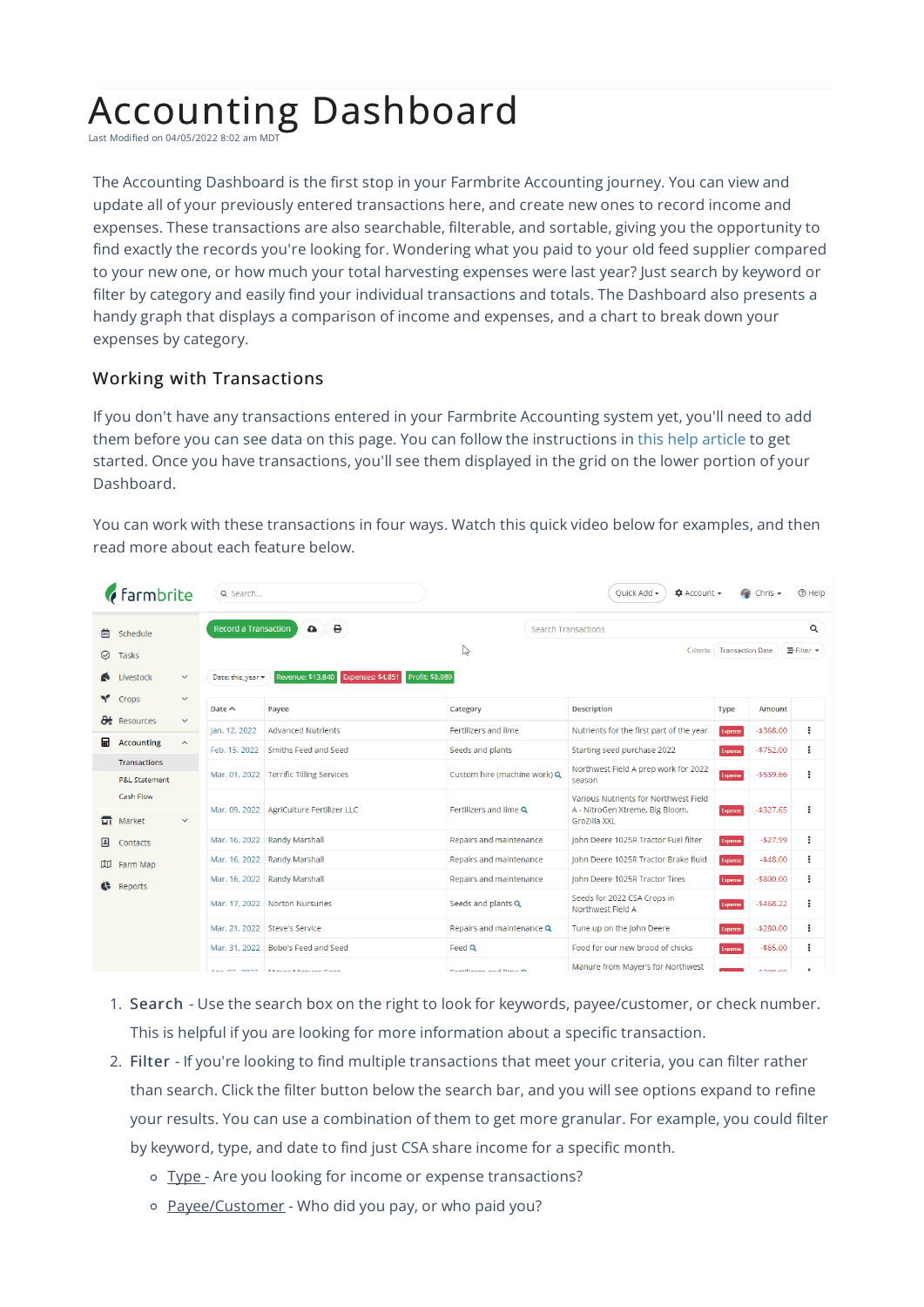- o Keywords Show transactions that you've tagged with specific keywords or phrases.
- Date Display transactions that occurred within a specific date range.
- o Reporting Year View transactions that you associated with a specific reporting year.
- o Category Look at transactions associated with a certain accounting category.
- 3. Sort Click on any of the column headers to sort the grid by the information in the column. For example, you might sort by date to get a chronological list of transactions. Click the date column again to reverse the order and see your newest transactions first. You can do the same with amount, category, or any column you find useful.
- 4. Update Use the "3 Dots" actions menu on the right of any transaction to make edits. This can also be accomplished by clicking on the transaction row itself. A window will open for you to update and edit existing information about the transaction. You can also delete the transactions from the action menu. Be careful though - deleting a transaction is permanent, and the transactions cannot be restored once deleted.

## Charts and Graphs

If you prefer a visual representation of your finances, the chart and graph at the top of the page provide an easy to interpret summary of your transactions.

On the left, you'll find an Income Versus Expense Comparison. This bar graph plots each month of this calendar year, showing your total income in green and expenses in red. In the example below, we're investing in our crops during the winter months, but then seeing the return in spring and summer when we start selling CSA shares and open our booth at the farmer's market. You can hover over the graph to see the numbers that make up each month's income, expenses, and total.



On the right, you'll see a pie chart showing expense categories. This displays the percentage of overall expenses assigned to each category. Hover over each slice to see more information - the category and the total. The right side also displays each category with the percentage as well, with the highest percentage at the top of the list.